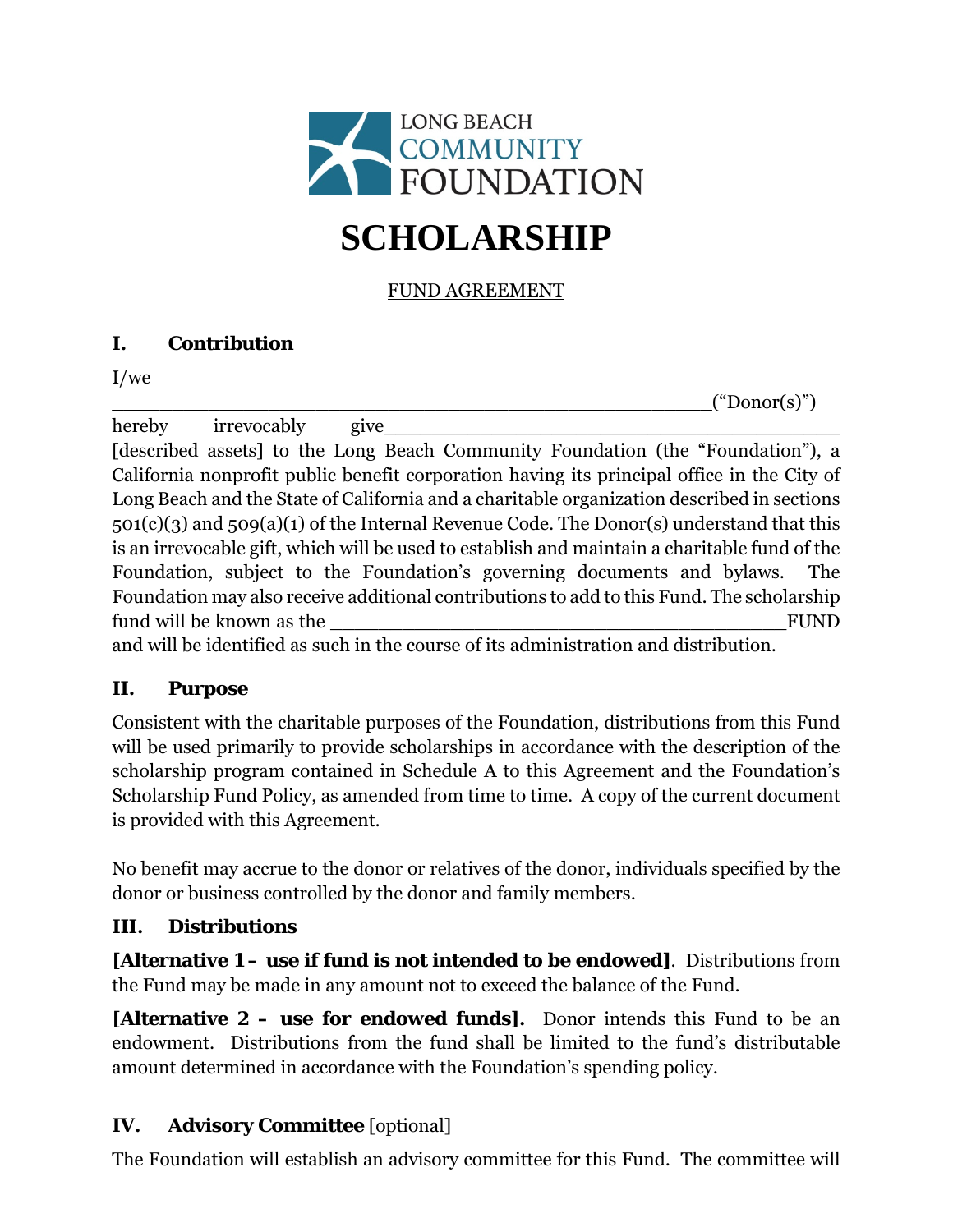consist of a minimum of three (3) members, all of whom must be appointed by the Foundation. Less than a majority of the committee members may be the donor(s), persons related to the donor(s), or persons the donor(s) appoint. The committee will operate in accordance with the Foundation's Scholarship Fund Policy. Donor representatives to the committee will be the following persons:

The following individuals will be donor representatives to the committee.

| ٠<br>ı.                     |  |
|-----------------------------|--|
| $\ddot{\phantom{0}}$<br>11. |  |
| $\cdots$<br>111.            |  |

Upon the death, incapacity, or other disqualification of the donor representatives, the following individual(s) named may serve as successor donor representatives.

| ٠<br>ı.                     |  |
|-----------------------------|--|
| $\ddot{\phantom{0}}$<br>11. |  |
| $\cdots$<br>111.            |  |

#### **V. Variance Power**

This Fund is a component fund of the Foundation and its assets are assets of the Foundation. The Fund is protected from obsolescence. If for any reason, the purposes for which the Fund was created ever become unnecessary, incapable of fulfillment, or inconsistent with the charitable needs of the community served by the Foundation, the Board of Directors of the Foundation shall have the power to modify any restriction or condition on the distribution of funds for any specified charitable purposes or to specify organizations if in the sole judgment of the Board (without the necessity of the approval of any participating donor, advisor appointed by a donor, trustee, custodian or agent), such restriction or condition becomes, in effect, unnecessary, incapable of fulfillment, or inconsistent with the charitable needs of the community served.

#### **VI. Fees**

The Foundation will assess administrative and investment management fees against the Fund in accordance with the Foundation's published fee schedule, as amended from time to time.

#### **VII. Administration**

The Fund will be administered in accordance with the normal and customary policies of the Foundation (available upon request).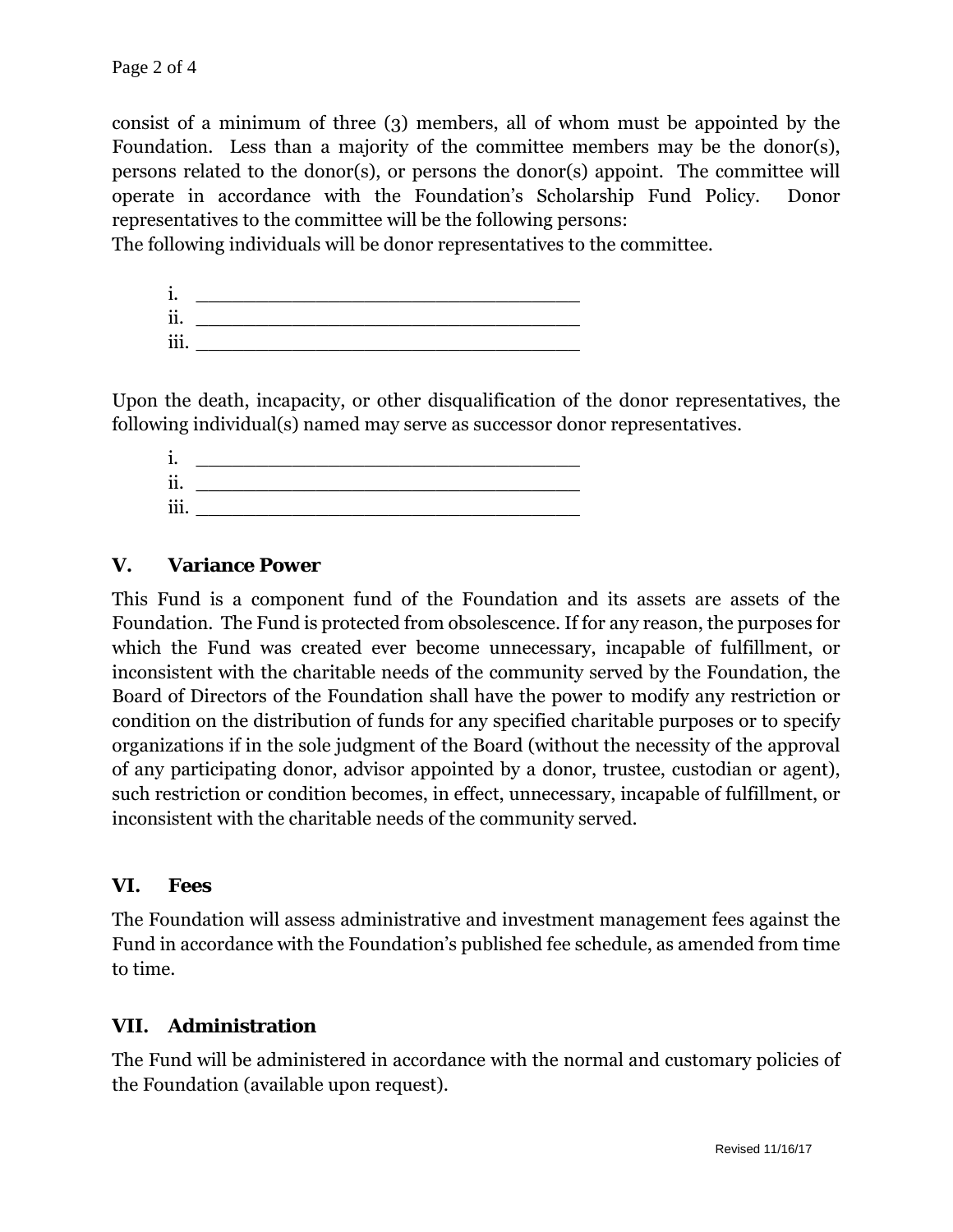### **VIII. Anonymity/Publicity**

To recognize and honor our donors, the Foundation's policy is to include our donors' names in publicity about the Foundation unless they wish to remain anonymous. Please check the box below that best describes your wish regarding publicity:

 $\Box$  I have no objection to the inclusion of my name in Foundation publicity.

 $\Box$  I do not wish to have my name included in Foundation publicity.

| _ |  |
|---|--|
|   |  |

IN WITNESS WHEREOF, the Donor and the Foundation have executed this Agreement as of the date first above written.

DONOR(S):

| $\rm{By:}$                       |                          |        |
|----------------------------------|--------------------------|--------|
|                                  | (Printed name and title) | (Date) |
| By:                              |                          |        |
|                                  | (Printed name and title) | (Date) |
| LONG BEACH COMMUNITY FOUNDATION: |                          |        |
| By:                              |                          |        |

Marcelle Epley, President & CEO